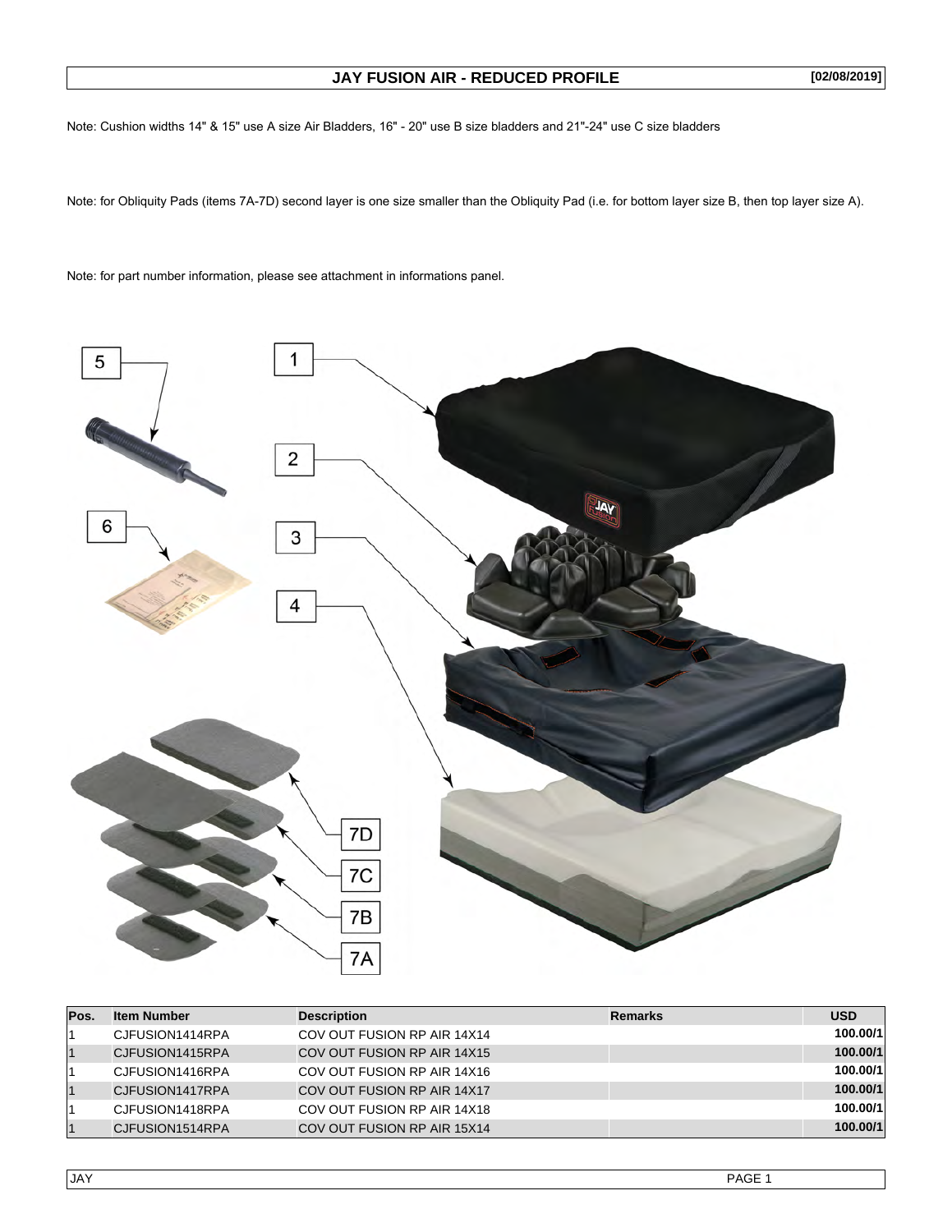| Pos.      | <b>Item Number</b> | <b>Description</b>          | <b>Remarks</b> | <b>USD</b> |
|-----------|--------------------|-----------------------------|----------------|------------|
| 11        | CJFUSION1515RPA    | COV OUT FUSION RP AIR 15X15 |                | 100.00/1   |
| 11        | CJFUSION1516RPA    | COV OUT FUSION RP AIR 15X16 |                | 100.00/1   |
| 11        | CJFUSION1517RPA    | COV OUT FUSION RP AIR 15X17 |                | 100.00/1   |
| $\vert$ 1 | CJFUSION1518RPA    | COV OUT FUSION RP AIR 15X18 |                | 100.00/1   |
| 11        | CJFUSION1519RPA    | COV OUT FUSION RP AIR 15X19 |                | 100.00/1   |
| $\vert$ 1 | CJFUSION1520RPA    | COV OUT FUSION RP AIR 15X20 |                | 100.00/1   |
| 11        | CJFUSION1521RPA    | COV OUT FUSION RP AIR 15X21 |                | 100.00/1   |
| $\vert$ 1 | CJFUSION1614RPA    | COV OUT FUSION RP AIR 16X14 |                | 100.00/1   |
| 11        | CJFUSION1615RPA    | COV OUT FUSION RP AIR 16X15 |                | 100.00/1   |
| $\vert$ 1 | CJFUSION1616RPA    | COV OUT FUSION RP AIR 16X16 |                | 100.00/1   |
| 11        | CJFUSION1617RPA    | COV OUT FUSION RP AIR 16X17 |                | 100.00/1   |
| $\vert$ 1 | CJFUSION1618RPA    | COV OUT FUSION RP AIR 16X18 |                | 100.00/1   |
| 11        | CJFUSION1619RPA    | COV OUT FUSION RP AIR 16X19 |                | 100.00/1   |
| $\vert$ 1 | CJFUSION1620RPA    | COV OUT FUSION RP AIR 16X20 |                | 100.00/1   |
| 11        | CJFUSION1621RPA    | COV OUT FUSION RP AIR 16X21 |                | 100.00/1   |
| $\vert$ 1 | CJFUSION1622RPA    | COV OUT FUSION RP AIR 16X22 |                | 100.00/1   |
| 11        | CJFUSION1714RPA    | COV OUT FUSION RP AIR 17X14 |                | 100.00/1   |
| $\vert$ 1 | CJFUSION1715RPA    | COV OUT FUSION RP AIR 17X15 |                | 100.00/1   |
| 11        | CJFUSION1716RPA    | COV OUT FUSION RP AIR 17X16 |                | 100.00/1   |
| $\vert$ 1 | CJFUSION1717RPA    | COV OUT FUSION RP AIR 17X17 |                | 100.00/1   |
| 11        | CJFUSION1718RPA    | COV OUT FUSION RP AIR 17X18 |                | 100.00/1   |
| $\vert$ 1 | CJFUSION1719RPA    | COV OUT FUSION RP AIR 17X19 |                | 100.00/1   |
| 11        | CJFUSION1720RPA    | COV OUT FUSION RP AIR 17X20 |                | 100.00/1   |
| $\vert$ 1 | CJFUSION1721RPA    | COV OUT FUSION RP AIR 17X21 |                | 100.00/1   |
| 11        | CJFUSION1722RPA    | COV OUT FUSION RP AIR 17X22 |                | 100.00/1   |
| $\vert$ 1 | CJFUSION1723RPA    | COV OUT FUSION RP AIR 17X23 |                | 100.00/1   |
| 11        | CJFUSION1814RPA    | COV OUT FUSION RP AIR 18X14 |                | 100.00/1   |
| $\vert$ 1 | CJFUSION1815RPA    | COV OUT FUSION RP AIR 18X15 |                | 100.00/1   |
| 11        | CJFUSION1816RPA    | COV OUT FUSION RP AIR 18X16 |                | 100.00/1   |
| $\vert$ 1 | CJFUSION1817RPA    | COV OUT FUSION RP AIR 18X17 |                | 100.00/1   |
| 11        | CJFUSION1818RPA    | COV OUT FUSION RP AIR 18X18 |                | 100.00/1   |
| $\vert$ 1 | CJFUSION1819RPA    | COV OUT FUSION RP AIR 18X19 |                | 100.00/1   |
| 11        | CJFUSION1820RPA    | COV OUT FUSION RP AIR 18X20 |                | 100.00/1   |
| $\vert$ 1 | CJFUSION1821RPA    | COV OUT FUSION RP AIR 18X21 |                | 100.00/1   |
| 11        | CJFUSION1822RPA    | COV OUT FUSION RP AIR 18X22 |                | 100.00/1   |
| $\vert$ 1 | CJFUSION1823RPA    | COV OUT FUSION RP AIR 18X23 |                | 100.00/1   |
| 11        | CJFUSION1824RPA    | COV OUT FUSION RP AIR 18X24 |                | 100.00/1   |
| $\vert$ 1 | CJFUSION1915RPA    | COV OUT FUSION RP AIR 19X15 |                | 100.00/1   |
| 1         | CJFUSION1916RPA    | COV OUT FUSION RP AIR 19X16 |                | 100.00/1   |
| $\vert$ 1 | CJFUSION1917RPA    | COV OUT FUSION RP AIR 19X17 |                | 100.00/1   |
| 11        | CJFUSION1918RPA    | COV OUT FUSION RP AIR 19X18 |                | 100.00/1   |
| $\vert$ 1 | CJFUSION1919RPA    | COV OUT FUSION RP AIR 19X19 |                | 100.00/1   |
| 11        | CJFUSION1920RPA    | COV OUT FUSION RP AIR 19X20 |                | 100.00/1   |
| $\vert$ 1 | CJFUSION1921RPA    | COV OUT FUSION RP AIR 19X21 |                | 100.00/1   |
| 11        | CJFUSION1922RPA    | COV OUT FUSION RP AIR 19X22 |                | 100.00/1   |
| $\vert$ 1 | CJFUSION1923RPA    | COV OUT FUSION RP AIR 19X23 |                | 100.00/1   |
| 11        | CJFUSION1924RPA    | COV OUT FUSION RP AIR 19X24 |                | 100.00/1   |
| $\vert$ 1 | CJFUSION2015RPA    | COV OUT FUSION RP AIR 20X15 |                | 100.00/1   |
| 11        | CJFUSION2016RPA    | COV OUT FUSION RP AIR 20X16 |                | 100.00/1   |
| $\vert$ 1 | CJFUSION2017RPA    | COV OUT FUSION RP AIR 20X17 |                | 100.00/1   |
| 11        | CJFUSION2018RPA    | COV OUT FUSION RP AIR 20X18 |                | 100.00/1   |
| $\vert$ 1 | CJFUSION2019RPA    | COV OUT FUSION RP AIR 20X19 |                | 100.00/1   |
| 11        | CJFUSION2020RPA    | COV OUT FUSION RP AIR 20X20 |                | 100.00/1   |
| $\vert$ 1 | CJFUSION2021RPA    | COV OUT FUSION RP AIR 20X21 |                | 100.00/1   |
| 11        | CJFUSION2022RPA    | COV OUT FUSION RP AIR 20X22 |                | 100.00/1   |
| $\vert$ 1 | CJFUSION2023RPA    | COV OUT FUSION RP AIR 20X23 |                | 100.00/1   |
| 1         | CJFUSION2024RPA    | COV OUT FUSION RP AIR 20X24 |                | 100.00/1   |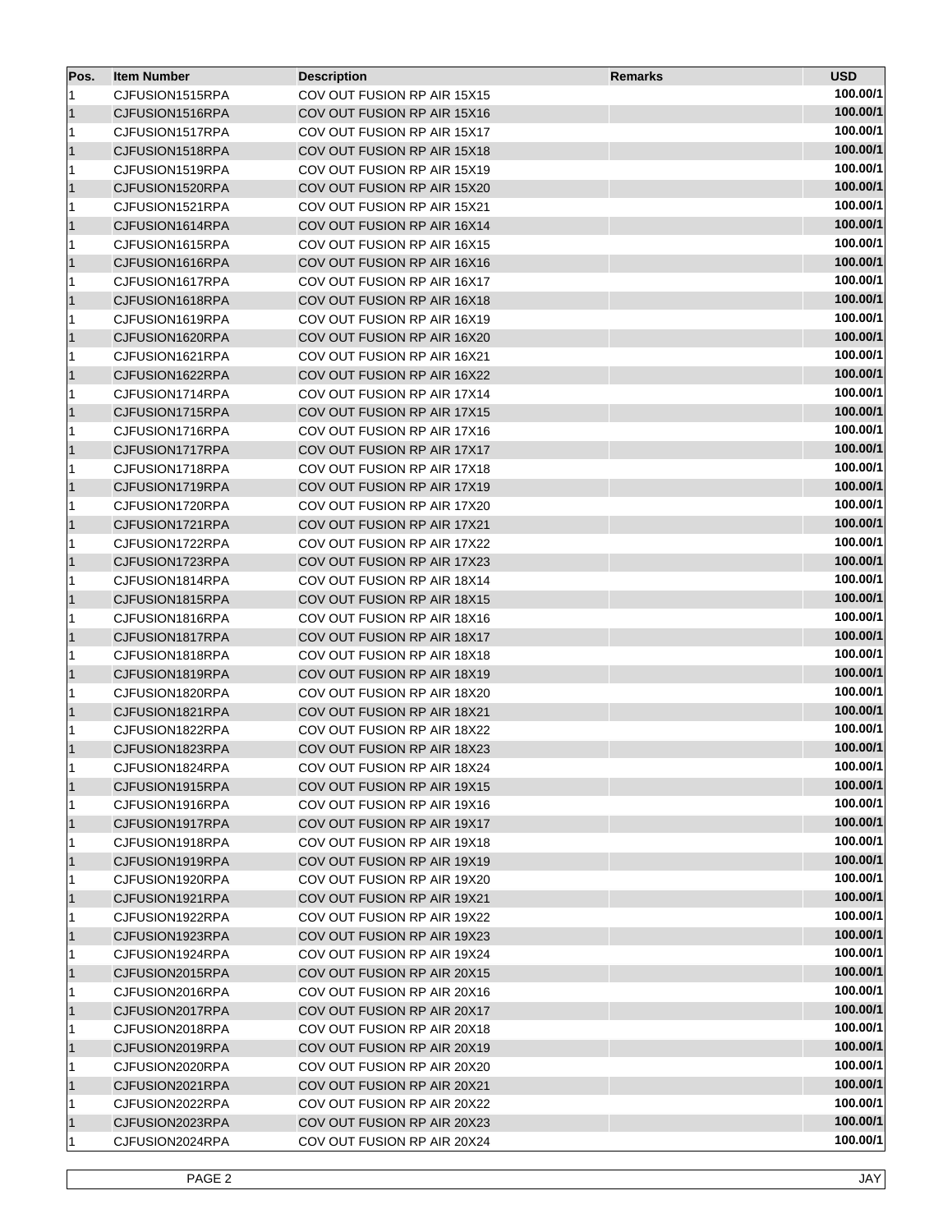| Pos.            | <b>Item Number</b> | <b>Description</b>             | <b>Remarks</b>       | <b>USD</b> |
|-----------------|--------------------|--------------------------------|----------------------|------------|
| 11              | CJFUSION2117RPA    | COV OUT FUSION RP AIR 21X17    |                      | 100.00/1   |
| 11              | CJFUSION2118RPA    | COV OUT FUSION RP AIR 21X18    |                      | 100.00/1   |
| 11              | CJFUSION2119RPA    | COV OUT FUSION RP AIR 21X19    |                      | 100.00/1   |
| $\vert$ 1       | CJFUSION2120RPA    | COV OUT FUSION RP AIR 21X20    |                      | 100.00/1   |
| 11              | CJFUSION2121RPA    | COV OUT FUSION RP AIR 21X21    |                      | 100.00/1   |
| $\vert$ 1       | CJFUSION2122RPA    | COV OUT FUSION RP AIR 21X22    |                      | 100.00/1   |
| 11              | CJFUSION2123RPA    | COV OUT FUSION RP AIR 21X23    |                      | 100.00/1   |
| $\vert$ 1       | CJFUSION2124RPA    | COV OUT FUSION RP AIR 21X24    |                      | 100.00/1   |
| 11              | CJFUSION2217RPA    | COV OUT FUSION RP AIR 22X17    |                      | 125.00/1   |
| $\vert$ 1       | CJFUSION2218RPA    | COV OUT FUSION RP AIR 22X18    |                      | 125.00/1   |
| 11              | CJFUSION2219RPA    | COV OUT FUSION RP AIR 22X19    |                      | 125.00/1   |
| $\vert$ 1       | CJFUSION2220RPA    | COV OUT FUSION RP AIR 22X20    |                      | 125.00/1   |
| 11              | CJFUSION2221RPA    | COV OUT FUSION RP AIR 22X21    |                      | 125.00/1   |
| $\vert$ 1       | CJFUSION2222RPA    | COV OUT FUSION RP AIR 22X22    |                      | 125.00/1   |
| 11              | CJFUSION2223RPA    | COV OUT FUSION RP AIR 22X23    |                      | 125.00/1   |
| $\vert$ 1       | CJFUSION2224RPA    | COV OUT FUSION RP AIR 22X24    |                      | 125.00/1   |
| 11              | CJFUSION2319RPA    | COV OUT FUSION RP AIR 23X19    |                      | 125.00/1   |
| $\vert$ 1       | CJFUSION2320RPA    | COV OUT FUSION RP AIR 23X20    |                      | 125.00/1   |
| 11              | CJFUSION2321RPA    | COV OUT FUSION RP AIR 23X21    |                      | 125.00/1   |
| $\vert$ 1       | CJFUSION2322RPA    | COV OUT FUSION RP AIR 23X22    |                      | 125.00/1   |
| 11              | CJFUSION2323RPA    | COV OUT FUSION RP AIR 23X23    |                      | 125.00/1   |
| $\vert$ 1       | CJFUSION2324RPA    | COV OUT FUSION RP AIR 23X24    |                      | 125.00/1   |
| 11              | CJFUSION2419RPA    | COV OUT FUSION RP AIR 24X19    |                      | 125.00/1   |
| $\vert$ 1       | CJFUSION2420RPA    | COV OUT FUSION RP AIR 24X20    |                      | 125.00/1   |
| 11              | CJFUSION2421RPA    | COV OUT FUSION RP AIR 24X21    |                      | 125.00/1   |
| $\vert$ 1       | CJFUSION2422RPA    | COV OUT FUSION RP AIR 24X22    |                      | 125.00/1   |
| 11              | CJFUSION2423RPA    | COV OUT FUSION RP AIR 24X23    |                      | 125.00/1   |
| $\vert$ 1       | CJFUSION2424RPA    | COV OUT FUSION RP AIR 24X24    |                      | 125.00/1   |
| 2               | <b>ASAJFUSION</b>  | AIR INSERT SINGLE VALVE SIZE A | Used in 14"&15" wide | 294.00/1   |
| 2               | <b>ASBJFUSION</b>  | AIR INSERT SINGLE VALVE SIZE B | Used in 16"-20" wide | 294.00/1   |
| 2               | <b>ASCJFUSION</b>  | AIR INSERT SINGLE VALVE SIZE C | Used in 21"-24" wide | 294.00/1   |
| 2               | <b>ADAJFUSION</b>  | AIR INSERT DUAL VALVE SIZE A   | Used in 14"&15" wide | 305.00/1   |
| 2               | <b>ADBJFUSION</b>  | AIR INSERT DUAL VALVE SIZE B   | Used in 16"-20" wide | 305.00/1   |
| 2               | <b>ADCJFUSION</b>  | AIR INSERT DUAL VALVE SIZE C   | Used in 21"-24" wide | 305.00/1   |
| 3               | ICJFUSION1414RPA   | INN COV FUSION RP AIR 14X14    |                      | 100.00/1   |
| $\overline{3}$  | ICJFUSION1415RPA   | INN COV FUSION RP AIR 14X15    |                      | 100.00/1   |
| 3               | ICJFUSION1416RPA   | INN COV FUSION RP AIR 14X16    |                      | 100.00/1   |
| $\vert 3 \vert$ | ICJFUSION1417RPA   | INN COV FUSION RP AIR 14X17    |                      | 100.00/1   |
| 3               | ICJFUSION1418RPA   | INN COV FUSION RP AIR 14X18    |                      | 100.00/1   |
| $\vert$ 3       | ICJFUSION1514RPA   | INN COV FUSION RP AIR 15X14    |                      | 100.00/1   |
| 3               | ICJFUSION1515RPA   | INN COV FUSION RP AIR 15X15    |                      | 100.00/1   |
| $\vert$ 3       | ICJFUSION1516RPA   | INN COV FUSION RP AIR 15X16    |                      | 100.00/1   |
| 3               | ICJFUSION1517RPA   | INN COV FUSION RP AIR 15X17    |                      | 100.00/1   |
| $\vert$ 3       | ICJFUSION1518RPA   | INN COV FUSION RP AIR 15X18    |                      | 100.00/1   |
| 3               | ICJFUSION1519RPA   | INN COV FUSION RP AIR 15X19    |                      | 100.00/1   |
| $\vert$ 3       | ICJFUSION1520RPA   | INN COV FUSION RP AIR 15X19    |                      | 100.00/1   |
| 3               | ICJFUSION1521RPA   | INN COV FUSION RP AIR 15X21    |                      | 100.00/1   |
| $\vert$ 3       | ICJFUSION1614RPA   | INN COV FUSION RP AIR 16X14    |                      | 100.00/1   |
| 3               | ICJFUSION1615RPA   | INN COV FUSION RP AIR 16X15    |                      | 100.00/1   |
| 3               | ICJFUSION1616RPA   | INN COV FUSION RP AIR 16X16    |                      | 100.00/1   |
| 3               | ICJFUSION1617RPA   | INN COV FUSION RP AIR 16X17    |                      | 100.00/1   |
| 3               | ICJFUSION1618RPA   | INN COV FUSION RP AIR 16X18    |                      | 100.00/1   |
| 3               | ICJFUSION1619RPA   | INN COV FUSION RP AIR 16X19    |                      | 100.00/1   |
| 3               | ICJFUSION1620RPA   | INN COV FUSION RP AIR 16X20    |                      | 100.00/1   |
| 3               | ICJFUSION1621RPA   | INN COV FUSION RP AIR 16X21    |                      | 100.00/1   |
| 3               | ICJFUSION1622RPA   | INN COV FUSION RP AIR 16X22    |                      | 100.00/1   |
| 3               | ICJFUSION1714RPA   | INN COV FUSION RP AIR 17X14    |                      | 100.00/1   |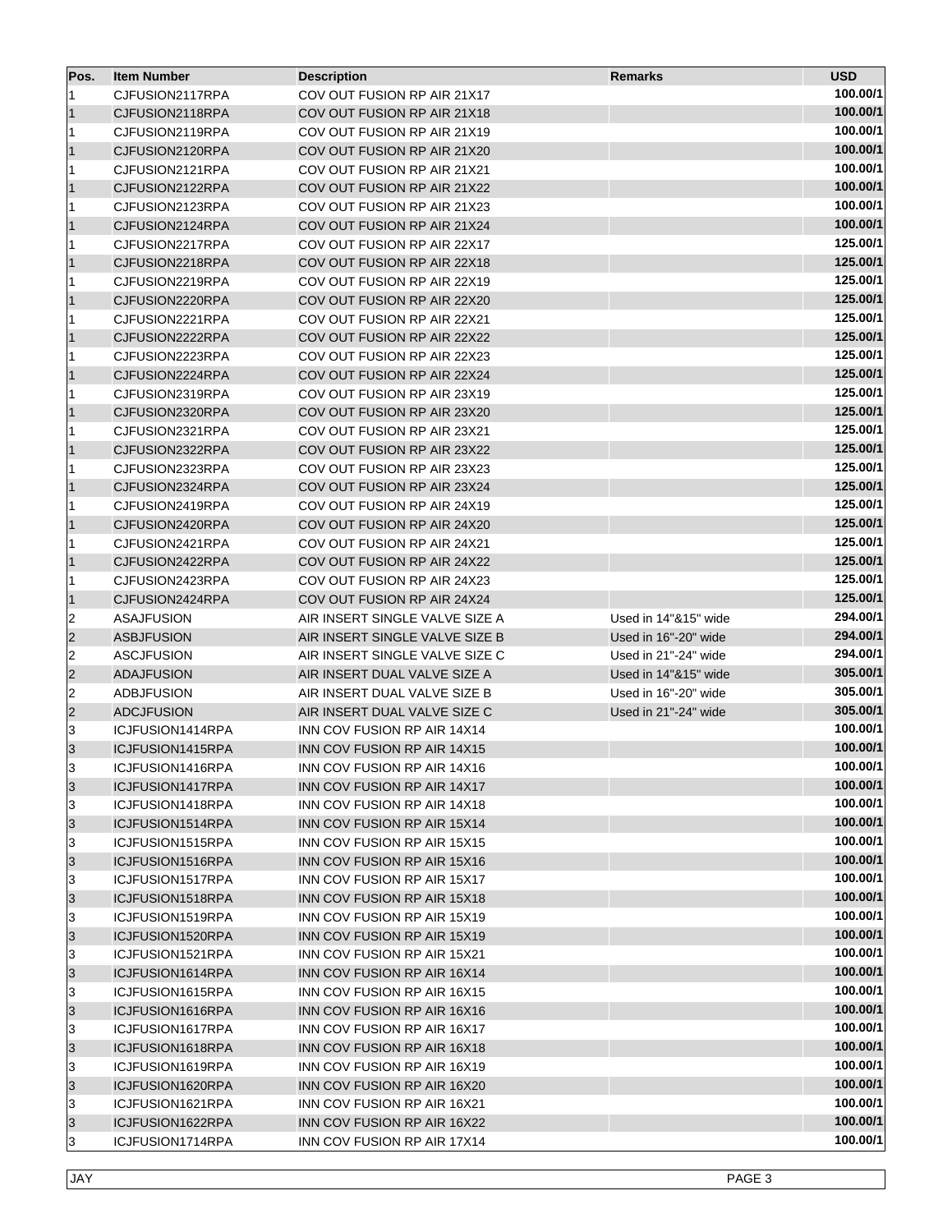| Pos.            | <b>Item Number</b> | <b>Description</b>                 | <b>Remarks</b> | <b>USD</b> |
|-----------------|--------------------|------------------------------------|----------------|------------|
| 3               | ICJFUSION1715RPA   | INN COV FUSION RP AIR 17X15        |                | 100.00/1   |
| 3               | ICJFUSION1716RPA   | INN COV FUSION RP AIR 17X16        |                | 100.00/1   |
| 3               | ICJFUSION1717RPA   | INN COV FUSION RP AIR 17X17        |                | 100.00/1   |
| 3               | ICJFUSION1718RPA   | INN COV FUSION RP AIR 17X18        |                | 100.00/1   |
| 3               | ICJFUSION1719RPA   | INN COV FUSION RP AIR 17X19        |                | 100.00/1   |
| 3               | ICJFUSION1720RPA   | INN COV FUSION RP AIR 17X20        |                | 100.00/1   |
| 3               | ICJFUSION1721RPA   | INN COV FUSION RP AIR 17X21        |                | 100.00/1   |
| 3               | ICJFUSION1722RPA   | INN COV FUSION RP AIR 17X22        |                | 100.00/1   |
| 3               | ICJFUSION1723RPA   | INN COV FUSION RP AIR 17X23        |                | 100.00/1   |
| 3               | ICJFUSION1814RPA   | INN COV FUSION RP AIR 18X14        |                | 100.00/1   |
| 3               | ICJFUSION1815RPA   | INN COV FUSION RP AIR 18X15        |                | 100.00/1   |
| 3               | ICJFUSION1816RPA   | INN COV FUSION RP AIR 18X16        |                | 100.00/1   |
| 3               | ICJFUSION1817RPA   | INN COV FUSION RP AIR 18X17        |                | 100.00/1   |
| 3               | ICJFUSION1818RPA   | INN COV FUSION RP AIR 18X18        |                | 100.00/1   |
| 3               | ICJFUSION1819RPA   | INN COV FUSION RP AIR 18X19        |                | 100.00/1   |
| 3               | ICJFUSION1820RPA   | INN COV FUSION RP AIR 18X20        |                | 100.00/1   |
| 3               | ICJFUSION1821RPA   | INN COV FUSION RP AIR 18X21        |                | 100.00/1   |
| 3               | ICJFUSION1822RPA   | INN COV FUSION RP AIR 18X22        |                | 100.00/1   |
| 3               | ICJFUSION1823RPA   | INN COV FUSION RP AIR 18X23        |                | 100.00/1   |
| 3               | ICJFUSION1824RPA   | INN COV FUSION RP AIR 18X24        |                | 100.00/1   |
| 3               | ICJFUSION1915RPA   | INN COV FUSION RP AIR 19X15        |                | 100.00/1   |
| 3               | ICJFUSION1916RPA   | <b>INN COV FUSION RP AIR 19X16</b> |                | 100.00/1   |
| 3               | ICJFUSION1917RPA   | INN COV FUSION RP AIR 19X17        |                | 100.00/1   |
| 3               | ICJFUSION1918RPA   | INN COV FUSION RP AIR 19X18        |                | 100.00/1   |
| 3               | ICJFUSION1919RPA   | INN COV FUSION RP AIR 19X19        |                | 100.00/1   |
| 3               | ICJFUSION1920RPA   | INN COV FUSION RP AIR 19X20        |                | 100.00/1   |
| 3               | ICJFUSION1921RPA   | INN COV FUSION RP AIR 19X21        |                | 100.00/1   |
| 3               | ICJFUSION1922RPA   | INN COV FUSION RP AIR 19X22        |                | 100.00/1   |
| 3               | ICJFUSION1923RPA   | INN COV FUSION RP AIR 19X23        |                | 100.00/1   |
| 3               | ICJFUSION1924RPA   | INN COV FUSION RP AIR 19X24        |                | 100.00/1   |
| 3               | ICJFUSION2015RPA   | INN COV FUSION RP AIR 20X15        |                | 100.00/1   |
| 3               | ICJFUSION2016RPA   | INN COV FUSION RP AIR 20X16        |                | 100.00/1   |
| 3               | ICJFUSION2017RPA   | INN COV FUSION RP AIR 20X17        |                | 100.00/1   |
| 3               | ICJFUSION2018RPA   | INN COV FUSION RP AIR 20X18        |                | 100.00/1   |
| 3               | ICJFUSION2019RPA   | INN COV FUSION RP AIR 20X19        |                | 100.00/1   |
| $\overline{3}$  | ICJFUSION2020RPA   | INN COV FUSION RP AIR 20X20        |                | 100.00/1   |
| 3               | ICJFUSION2021RPA   | INN COV FUSION RP AIR 20X21        |                | 100.00/1   |
| $\vert 3 \vert$ | ICJFUSION2022RPA   | INN COV FUSION RP AIR 20X22        |                | 100.00/1   |
| 3               | ICJFUSION2023RPA   | INN COV FUSION RP AIR 20X23        |                | 100.00/1   |
| $\vert$ 3       | ICJFUSION2024RPA   | INN COV FUSION RP AIR 20X24        |                | 100.00/1   |
| 3               | ICJFUSION2117RPA   | INN COV FUSION RP AIR 21X17        |                | 100.00/1   |
| $\vert$ 3       | ICJFUSION2118RPA   | INN COV FUSION RP AIR 21X18        |                | 100.00/1   |
| 3               | ICJFUSION2119RPA   | INN COV FUSION RP AIR 21X19        |                | 100.00/1   |
| $\vert$ 3       | ICJFUSION2120RPA   | INN COV FUSION RP AIR 21X20        |                | 100.00/1   |
| 3               | ICJFUSION2121RPA   | INN COV FUSION RP AIR 21X21        |                | 100.00/1   |
| $\vert$ 3       | ICJFUSION2122RPA   | INN COV FUSION RP AIR 21X22        |                | 100.00/1   |
| 3               | ICJFUSION2123RPA   | INN COV FUSION RP AIR 21X23        |                | 100.00/1   |
| $\vert$ 3       | ICJFUSION2124RPA   | INN COV FUSION RP AIR 21X24        |                | 100.00/1   |
| 3               | ICJFUSION2217RPA   | INN COV FUSION RP AIR 22X17        |                | 125.00/1   |
| 3               | ICJFUSION2218RPA   | INN COV FUSION RP AIR 22X18        |                | 125.00/1   |
| 3               | ICJFUSION2219RPA   | INN COV FUSION RP AIR 22X19        |                | 125.00/1   |
| 3               | ICJFUSION2220RPA   | INN COV FUSION RP AIR 22X20        |                | 125.00/1   |
| 3               | ICJFUSION2221RPA   | INN COV FUSION RP AIR 22X21        |                | 125.00/1   |
| 3               | ICJFUSION2222RPA   | INN COV FUSION RP AIR 22X22        |                | 125.00/1   |
| 3               | ICJFUSION2223RPA   | INN COV FUSION RP AIR 22X23        |                | 125.00/1   |
| 3               | ICJFUSION2224RPA   | INN COV FUSION RP AIR 22X24        |                | 125.00/1   |
| 3               | ICJFUSION2319RPA   | INN COV FUSION RP AIR 23X19        |                | 125.00/1   |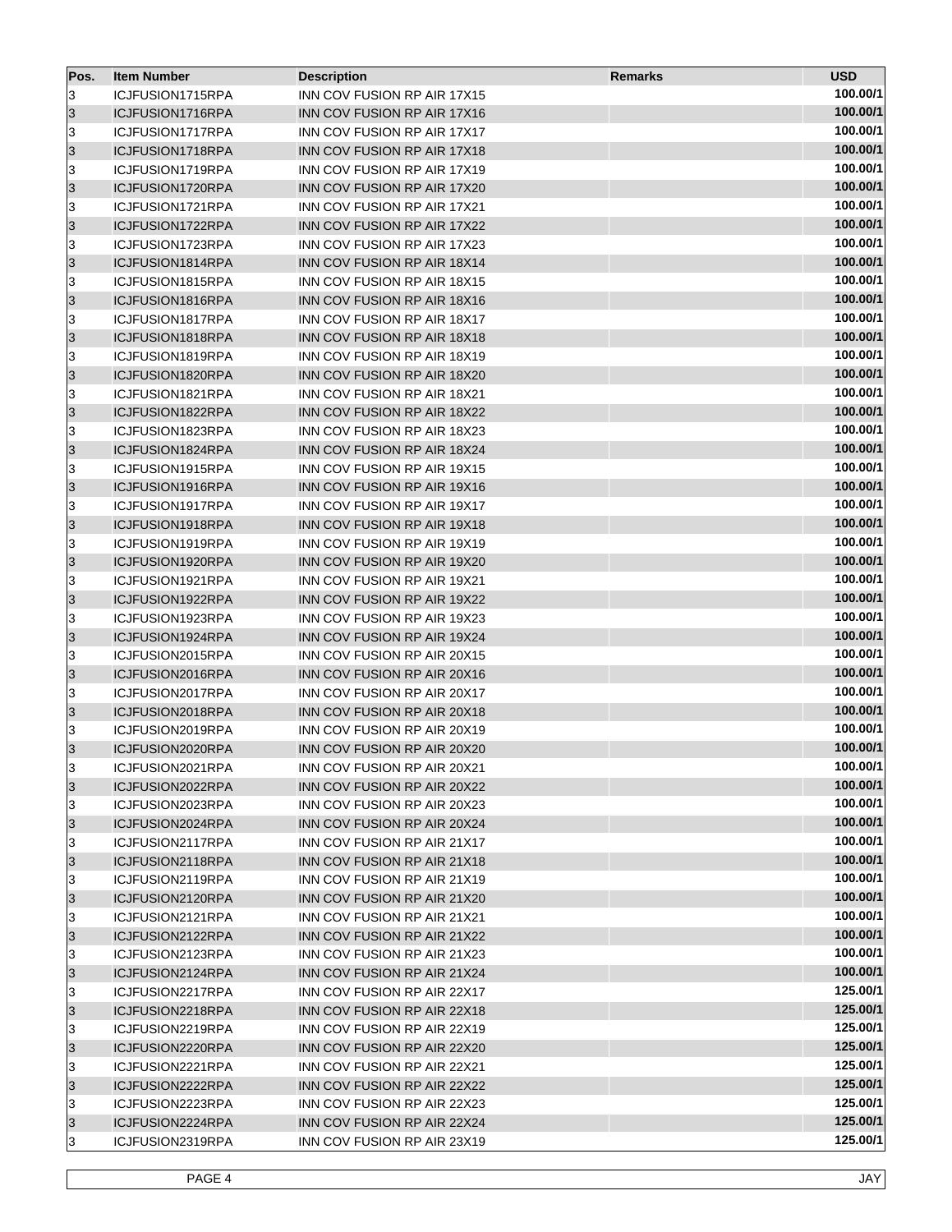| Pos.      | <b>Item Number</b> | <b>Description</b>                 | <b>Remarks</b> | <b>USD</b> |
|-----------|--------------------|------------------------------------|----------------|------------|
| 3         | ICJFUSION2320RPA   | INN COV FUSION RP AIR 23X20        |                | 125.00/1   |
| 3         | ICJFUSION2321RPA   | <b>INN COV FUSION RP AIR 23X21</b> |                | 125.00/1   |
| 3         | ICJFUSION2322RPA   | INN COV FUSION RP AIR 23X22        |                | 125.00/1   |
| 3         | ICJFUSION2323RPA   | INN COV FUSION RP AIR 23X23        |                | 125.00/1   |
| 3         | ICJFUSION2324RPA   | INN COV FUSION RP AIR 23X24        |                | 125.00/1   |
| 3         | ICJFUSION2419RPA   | INN COV FUSION RP AIR 24X19        |                | 125.00/1   |
| 3         | ICJFUSION2420RPA   | INN COV FUSION RP AIR 24X20        |                | 125.00/1   |
| 3         | ICJFUSION2421RPA   | <b>INN COV FUSION RP AIR 24X21</b> |                | 125.00/1   |
| 3         | ICJFUSION2422RPA   | INN COV FUSION RP AIR 24X22        |                | 125.00/1   |
| 3         | ICJFUSION2423RPA   | INN COV FUSION RP AIR 24X23        |                | 125.00/1   |
| 3         | ICJFUSION2424RPA   | INN COV FUSION RP AIR 24X24        |                | 125.00/1   |
| $\vert 4$ | BJFUSION1414RP     | <b>BASE JAY FUSION RPROF 14X14</b> |                | 182.00/1   |
| 4         | BJFUSION1415RP     | BASE JAY FUSION RPROF 14X15        |                | 182.00/1   |
| $\vert 4$ | BJFUSION1416RP     | <b>BASE JAY FUSION RPROF 14X16</b> |                | 182.00/1   |
| 4         | BJFUSION1417RP     | BASE JAY FUSION RPROF 14X17        |                | 182.00/1   |
| $\vert 4$ | BJFUSION1418RP     | <b>BASE JAY FUSION RPROF 14X18</b> |                | 182.00/1   |
| 4         | BJFUSION1514RP     | BASE JAY FUSION RPROF 15X14        |                | 182.00/1   |
| $\vert 4$ | BJFUSION1515RP     | <b>BASE JAY FUSION RPROF 15X15</b> |                | 182.00/1   |
| 4         | BJFUSION1516RP     | BASE JAY FUSION RPROF 15X16        |                | 182.00/1   |
| $\vert 4$ | BJFUSION1517RP     | <b>BASE JAY FUSION RPROF 15X17</b> |                | 182.00/1   |
| 4         | BJFUSION1518RP     | <b>BASE JAY FUSION RPROF 15X18</b> |                | 182.00/1   |
| $\vert 4$ | BJFUSION1519RP     | <b>BASE JAY FUSION RPROF 15X19</b> |                | 182.00/1   |
| 4         | BJFUSION1520RP     | BASE JAY FUSION RPROF 15X19        |                | 182.00/1   |
| $\vert 4$ | BJFUSION1521RP     | <b>BASE JAY FUSION RPROF 15X21</b> |                | 182.00/1   |
| 4         | BJFUSION1614RP     | BASE JAY FUSION RPROF 16X14        |                | 182.00/1   |
| $\vert 4$ | BJFUSION1615RP     | <b>BASE JAY FUSION RPROF 16X15</b> |                | 182.00/1   |
| 4         | BJFUSION1616RP     | BASE JAY FUSION RPROF 16X16        |                | 182.00/1   |
| $\vert 4$ | BJFUSION1617RP     | <b>BASE JAY FUSION RPROF 16X17</b> |                | 182.00/1   |
| 4         | BJFUSION1618RP     | BASE JAY FUSION RPROF 16X18        |                | 182.00/1   |
| $\vert 4$ | BJFUSION1619RP     | <b>BASE JAY FUSION RPROF 16X19</b> |                | 182.00/1   |
| 4         | BJFUSION1620RP     | <b>BASE JAY FUSION RPROF 16X20</b> |                | 182.00/1   |
| $\vert 4$ | BJFUSION1621RP     | <b>BASE JAY FUSION RPROF 16X21</b> |                | 182.00/1   |
| 4         | BJFUSION1622RP     | <b>BASE JAY FUSION RPROF 16X22</b> |                | 182.00/1   |
| $\vert 4$ | BJFUSION1714RP     | <b>BASE JAY FUSION RPROF 17X14</b> |                | 182.00/1   |
| 4         | BJFUSION1715RP     | BASE JAY FUSION RPROF 17X15        |                | 182.00/1   |
| $\vert 4$ | BJFUSION1716RP     | <b>BASE JAY FUSION RPROF 17X16</b> |                | 182.00/1   |
| 4         | BJFUSION1717RP     | BASE JAY FUSION RPROF 17X17        |                | 182.00/1   |
| 4         | BJFUSION1718RP     | <b>BASE JAY FUSION RPROF 17X18</b> |                | 182.00/1   |
| 4         | BJFUSION1719RP     | BASE JAY FUSION RPROF 17X19        |                | 182.00/1   |
| $\vert 4$ | BJFUSION1720RP     | BASE JAY FUSION RPROF 17X20        |                | 182.00/1   |
| 4         | BJFUSION1721RP     | BASE JAY FUSION RPROF 17X21        |                | 182.00/1   |
| $\vert 4$ | BJFUSION1722RP     | <b>BASE JAY FUSION RPROF 17X22</b> |                | 182.00/1   |
| 4         | BJFUSION1723RP     | BASE JAY FUSION RPROF 17X23        |                | 182.00/1   |
| $\vert 4$ | BJFUSION1814RP     | <b>BASE JAY FUSION RPROF 18X14</b> |                | 182.00/1   |
| 4         | BJFUSION1815RP     | BASE JAY FUSION RPROF 18X15        |                | 182.00/1   |
| $\vert 4$ | BJFUSION1816RP     | <b>BASE JAY FUSION RPROF 18X16</b> |                | 182.00/1   |
| 4         | BJFUSION1817RP     | BASE JAY FUSION RPROF 18X17        |                | 182.00/1   |
| $\vert 4$ | BJFUSION1818RP     | <b>BASE JAY FUSION RPROF 18X18</b> |                | 182.00/1   |
| 4         | BJFUSION1819RP     | BASE JAY FUSION RPROF 18X19        |                | 182.00/1   |
| $\vert 4$ | BJFUSION1820RP     | BASE JAY FUSION RPROF 18X20        |                | 182.00/1   |
| 4         | BJFUSION1821RP     | <b>BASE JAY FUSION RPROF 18X21</b> |                | 182.00/1   |
| $\vert 4$ | BJFUSION1822RP     | BASE JAY FUSION RPROF 18X22        |                | 182.00/1   |
| 4         | BJFUSION1823RP     | BASE JAY FUSION RPROF 18X23        |                | 182.00/1   |
| $\vert 4$ | BJFUSION1824RP     | BASE JAY FUSION RPROF 18X24        |                | 182.00/1   |
| 4         | BJFUSION1915RP     | BASE JAY FUSION RPROF 19X15        |                | 182.00/1   |
| $\vert 4$ | BJFUSION1916RP     | <b>BASE JAY FUSION RPROF 19X16</b> |                | 182.00/1   |
| 4         | BJFUSION1917RP     | BASE JAY FUSION RPROF 19X17        |                | 182.00/1   |